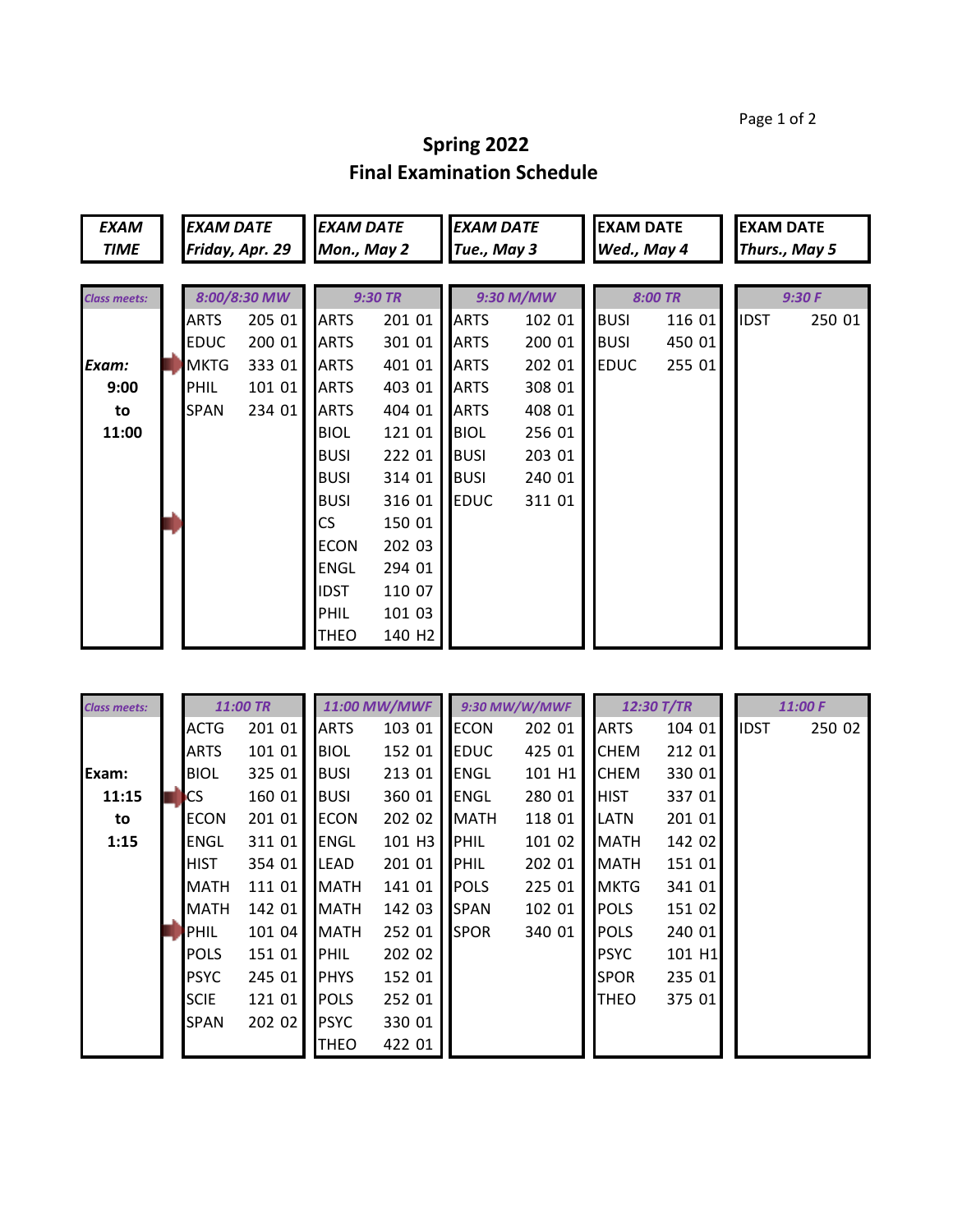## Page 2 of 2

## **Spring 2022**

## **Final Examination Schedule**

| <b>EXAM</b>            | <b>EXAM DATE</b> |               | <b>EXAM DATE</b> |             | <b>EXAM DATE</b>   |             | <b>EXAM DATE</b> |             | <b>EXAM DATE</b> |                |        |  |
|------------------------|------------------|---------------|------------------|-------------|--------------------|-------------|------------------|-------------|------------------|----------------|--------|--|
| <b>TIME</b>            |                  | Fri., Apr. 29 |                  | Mon., May 2 |                    | Tue., May 3 |                  | Wed., May 4 |                  | Thurs., May 5  |        |  |
|                        |                  |               |                  |             |                    |             |                  |             |                  |                |        |  |
| <b>Class meets:</b>    | 12:30 MW         |               |                  |             | 12:30 MW/MWF       | 2:00 MW     |                  |             | 2:00 TR          | $2:00$ TR      |        |  |
|                        |                  | <b>IDST</b>   | 274 01           | <b>BIOL</b> | 152 02             | <b>HIST</b> | 152 H1           | <b>ACTG</b> | 202 01           | <b>IDST</b>    | 110 05 |  |
|                        |                  | <b>MATH</b>   | 113 01           | <b>CHEM</b> | 152 01             | <b>MATH</b> | 210 01           | <b>ARTS</b> | 208 01           | <b>IDST</b>    | 110 06 |  |
| Exam:                  |                  | <b>MATH</b>   | 251 01           | <b>BIOL</b> | 320 01             | PHIL        | 303 01           | <b>BIOL</b> | 125 01           | PHIL           | 255 01 |  |
| 1:30                   |                  | <b>PSYC</b>   | 275 01           | <b>BUSI</b> | 325 01             | <b>PSYC</b> | 101 01           | <b>CHEM</b> | 121 01           | <b>PHYS</b>    | 132 01 |  |
| to                     |                  | <b>THEO</b>   | 242 01           | <b>ENGL</b> | 101 H <sub>2</sub> | <b>SPOR</b> | 260 01           | <b>CS</b>   | 250 01           | <b>POLS</b>    | 301 01 |  |
| 3:30                   |                  |               |                  | <b>IDST</b> | 110 03             | <b>THEO</b> | 140 01           | <b>ENGL</b> | 101 02           | <b>PSYC</b>    | 207 01 |  |
|                        |                  |               |                  | <b>IDST</b> | 110 04             | <b>THEO</b> | 240 01           | <b>ENGL</b> | 370 01           | <b>THEO</b>    | 140 H1 |  |
|                        |                  |               |                  |             |                    |             |                  |             |                  |                |        |  |
|                        |                  |               |                  |             |                    |             |                  |             |                  |                |        |  |
|                        |                  |               |                  |             |                    |             |                  |             |                  |                |        |  |
|                        |                  |               |                  |             |                    |             |                  |             |                  |                |        |  |
|                        |                  |               |                  |             |                    |             |                  |             |                  |                |        |  |
|                        |                  |               |                  |             |                    |             |                  |             |                  |                |        |  |
|                        |                  |               |                  |             |                    |             |                  |             |                  |                |        |  |
|                        |                  |               |                  |             |                    |             |                  |             |                  |                |        |  |
|                        |                  |               |                  |             |                    |             |                  |             |                  |                |        |  |
|                        |                  |               |                  |             |                    |             |                  |             |                  |                |        |  |
| <b>Class meets:</b>    |                  |               | 3:30 MW          |             | 2:00 M/MW/MWF      | 3:30 MW     |                  |             | 3:30 TR          | 3:30 TR/4:00 T |        |  |
| Exam:                  |                  | <b>IDST</b>   | 110 01           | <b>ARTS</b> | 110 01             | <b>ENGL</b> | 101 H4           | <b>IDST</b> | 110 02           | <b>EDUC</b>    | 210 01 |  |
| 3:45                   |                  | <b>MATH</b>   | 152 01           | <b>BIOL</b> | 206 01             | <b>ENGL</b> | 101 H5           | <b>LIBS</b> | 499 01           | <b>ENGL</b>    | 353 01 |  |
| to                     |                  | <b>PHIL</b>   | 211 01           | <b>CHEM</b> | 152 02             | <b>HIST</b> | 336 01           | PHIL        | 499 01           | <b>HIST</b>    | 152 01 |  |
| 5:45                   |                  | <b>THEO</b>   | 330 01           | <b>EDUC</b> | 330 01             |             |                  | <b>THEO</b> | 140 02           | <b>HIST</b>    | 358 01 |  |
|                        |                  |               |                  | <b>ENGL</b> | 221 01             |             |                  |             |                  |                |        |  |
|                        |                  |               |                  | <b>HIST</b> | 102 01             |             |                  |             |                  |                |        |  |
|                        |                  |               |                  | <b>PHYS</b> | 151 01             |             |                  |             |                  |                |        |  |
|                        |                  |               |                  |             |                    |             |                  |             |                  |                |        |  |
| <b>Evening Classes</b> |                  |               |                  |             |                    |             |                  |             |                  |                |        |  |
| <b>Class meets:</b>    |                  |               | 6:30/7:00 Thurs  |             | <b>6:30 Mon</b>    |             | 5:00/6:30 Tue    |             | 6:30 Wed         |                |        |  |
| Exam:                  |                  | <b>EDUC</b>   | 490 01           | <b>HIST</b> | 301 01             | <b>ENLL</b> | 570 01           | <b>ARTS</b> | 130 01           |                |        |  |
| 6:30                   |                  | <b>PSYC</b>   | 365 01           | <b>PSYC</b> | 390 01             | <b>IDST</b> | 270 01           | <b>EDUC</b> | 365 01           |                |        |  |
| to                     |                  |               |                  |             |                    | <b>PSYC</b> | 499 01           | <b>ENLL</b> | 575 01           |                |        |  |
| 8:30                   |                  |               |                  |             |                    |             |                  | <b>PSYC</b> | 320 01           |                |        |  |
|                        |                  |               |                  |             |                    |             |                  |             |                  |                |        |  |